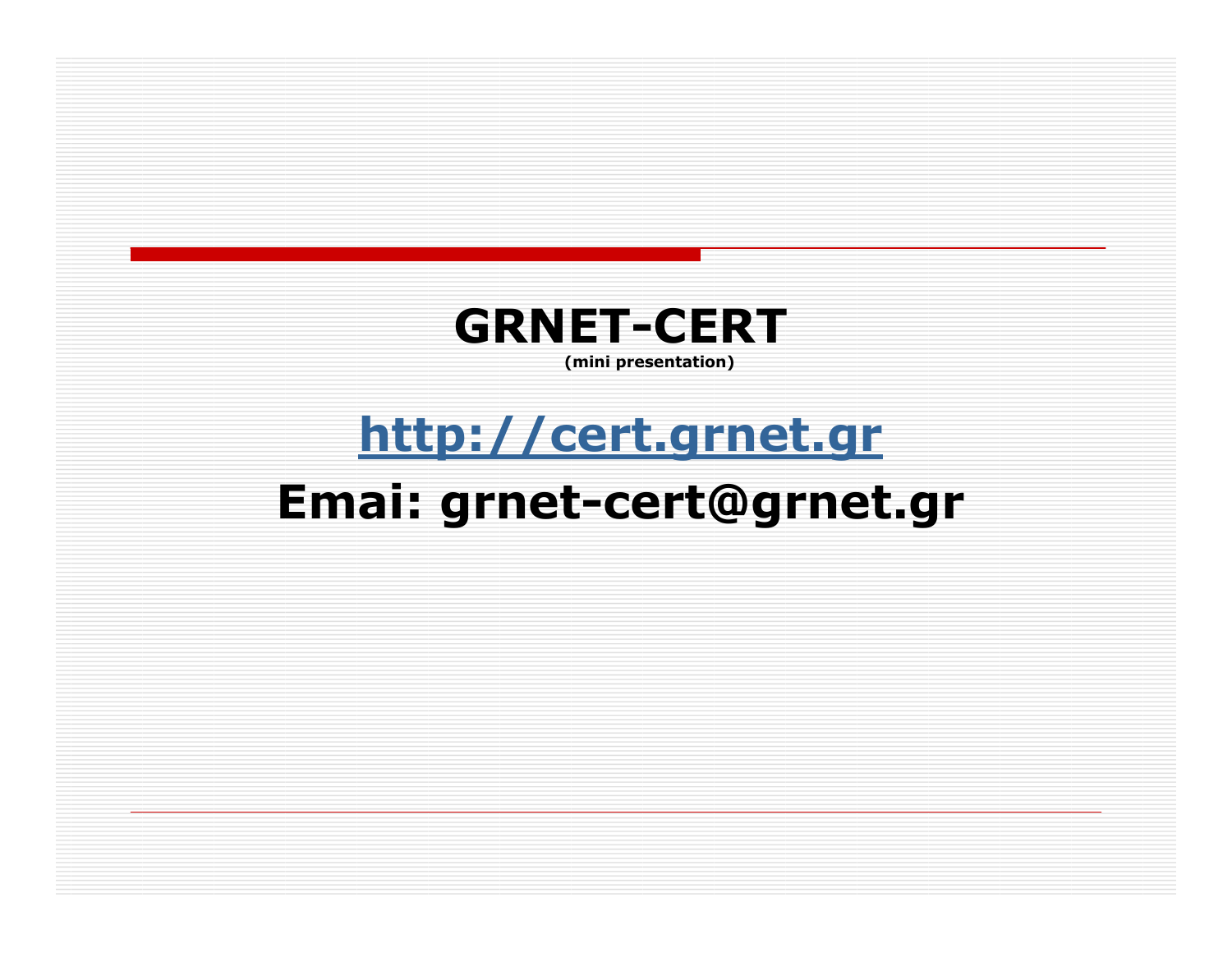

#### **GRNET 2**

- WDM technology at extra high speeds (1-2,5 Gbps).

- All the nodes have Gigabit speed routers with leased wavelengths from the national telecom provider (OTE).

### **GRNET 3**

-Part of the "Information Society" program of the Finance and Economy Ministry - Covers about 7.000 kilometers of fiber optics - Connects 90 research and education organizations - Allows the data transfer at extra high speeds (multiple wavelengths of 10 Gbps

- All Universities, Technical Institutes, some government (>400k users)
- The School Network (potential 200k users)
- Student DSL network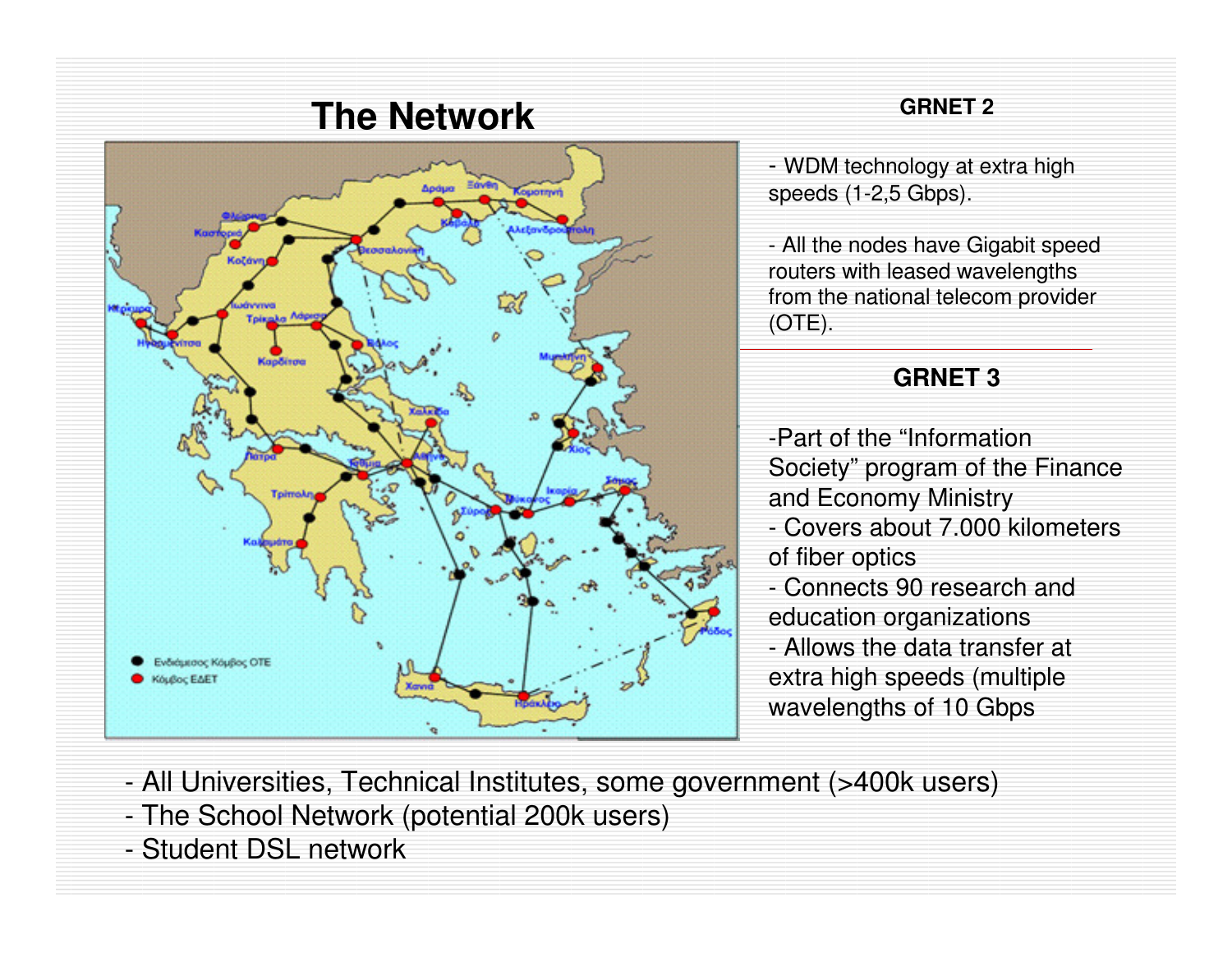## GRNET-CERT

- □ 3 people (1 admin, 2 tech)
- $\Box$  Hours 08:00 am 08:00 pm, voicemail after hours (see web nage) after hours (see web page)
- $\Box$  Information Dissemination (vulns, advisories etc)
- □ Maintain/try tools
- □ Contact point for incidents
- $\Box$  Participate in national forums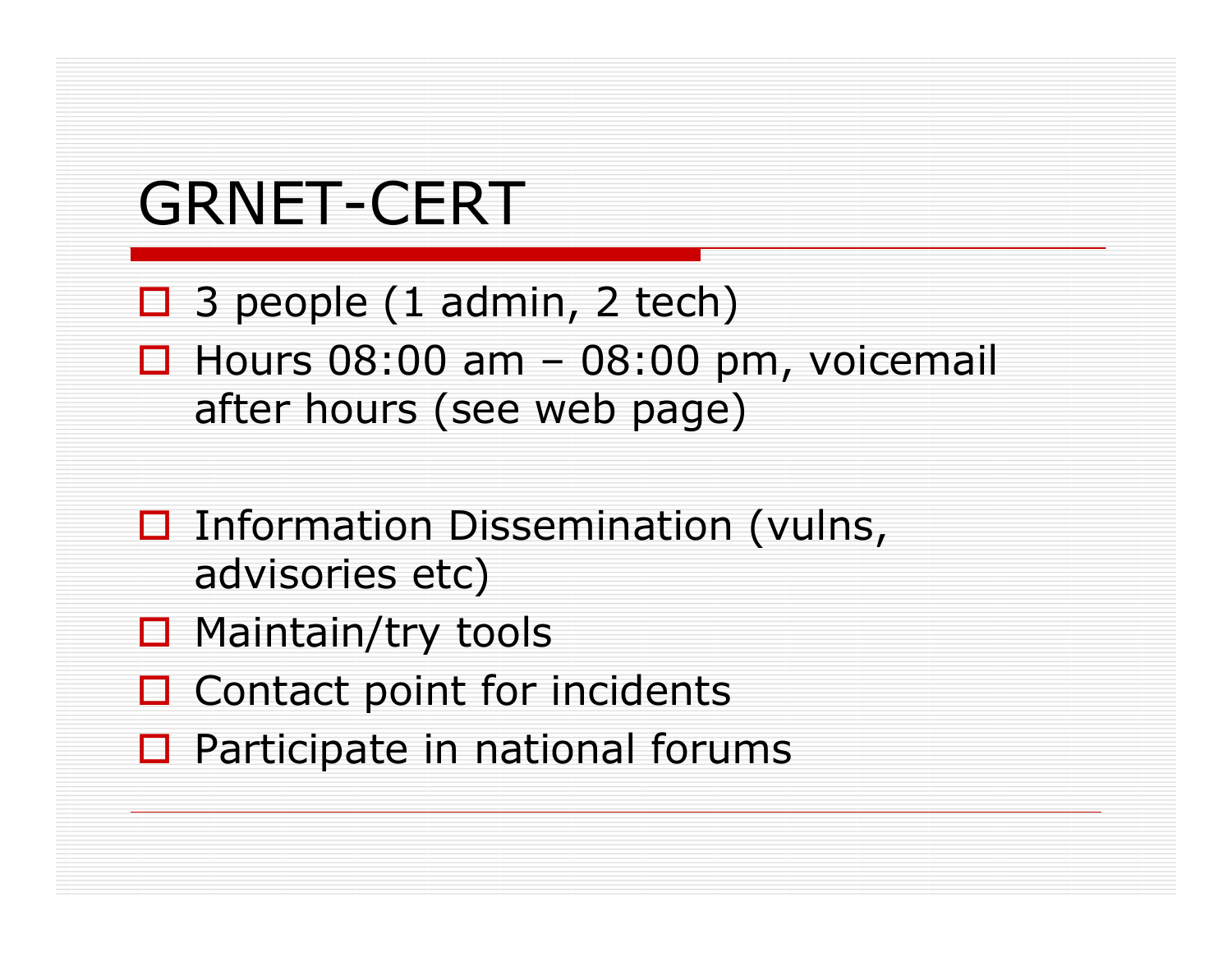### **INCIDENTS RECORDED**

| Category               | 2001           | 2002           | 2003           | 2004           | 2005         | 2006           | 2007           |
|------------------------|----------------|----------------|----------------|----------------|--------------|----------------|----------------|
| <b>Attack</b>          | 88             | 132            | 35             | 60             | 15           | 26             | 27             |
| <b>DDOS</b>            | 24             | $\overline{3}$ | 5              | $\overline{2}$ |              | $\overline{0}$ |                |
| <b>DOS</b>             | $\overline{9}$ | $\overline{2}$ | 5              | $\overline{2}$ |              | $\mathbf 0$    | $\overline{4}$ |
| Fraud / Phishing       | $\overline{2}$ | 15             | 4              | $\mathbf{1}$   | 11           | 46             | 47             |
| <b>Intrusion</b>       | 23             | 20             | 8              | $\overline{7}$ | 13           | $\overline{4}$ | $\mathbf{3}$   |
| <b>Offensive Mail</b>  | $\overline{4}$ | 6              | $\overline{2}$ |                | $\mathbf{1}$ | $\mathbf{1}$   |                |
| Piracy (P2P)           |                | $\overline{2}$ | 23             | 110            | 15           | 405            | 2129           |
| <b>Port Scanning</b>   | 54             | 36             | 32             | 77             | 75           | 94             | 204            |
| <b>Privacy</b>         |                |                |                |                |              | $\mathbf{1}$   |                |
| <b>Proxy</b>           | $\mathbf{1}$   | $\overline{3}$ | $\mathbf{1}$   |                |              | $\overline{0}$ |                |
| <b>Site Defaced</b>    | 27             | $\overline{1}$ | 16             | $\overline{3}$ | 43           | 30             | 18             |
| <b>Spam</b>            | 34             | 23             | 40             | 52             | 41           | 88             | 261            |
| <b>Virus</b>           | 27             | 15             | 5              | 180            | 24           | 18             | 28             |
| <b>Vulnerabilities</b> |                |                |                |                |              |                | 11             |
| <b>Total</b>           | 293            | 258            | 176            | 494            | 238          | 713            | 2732           |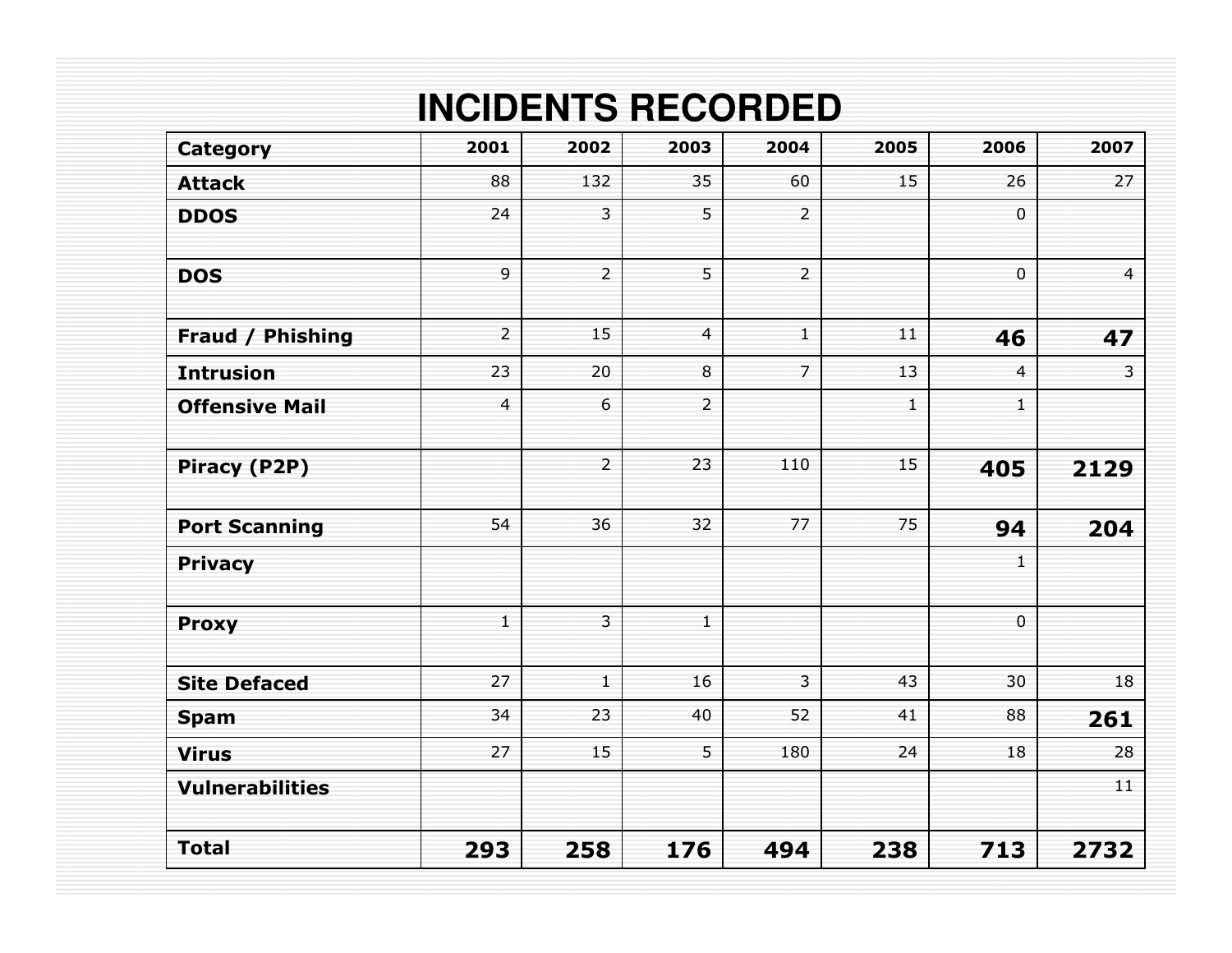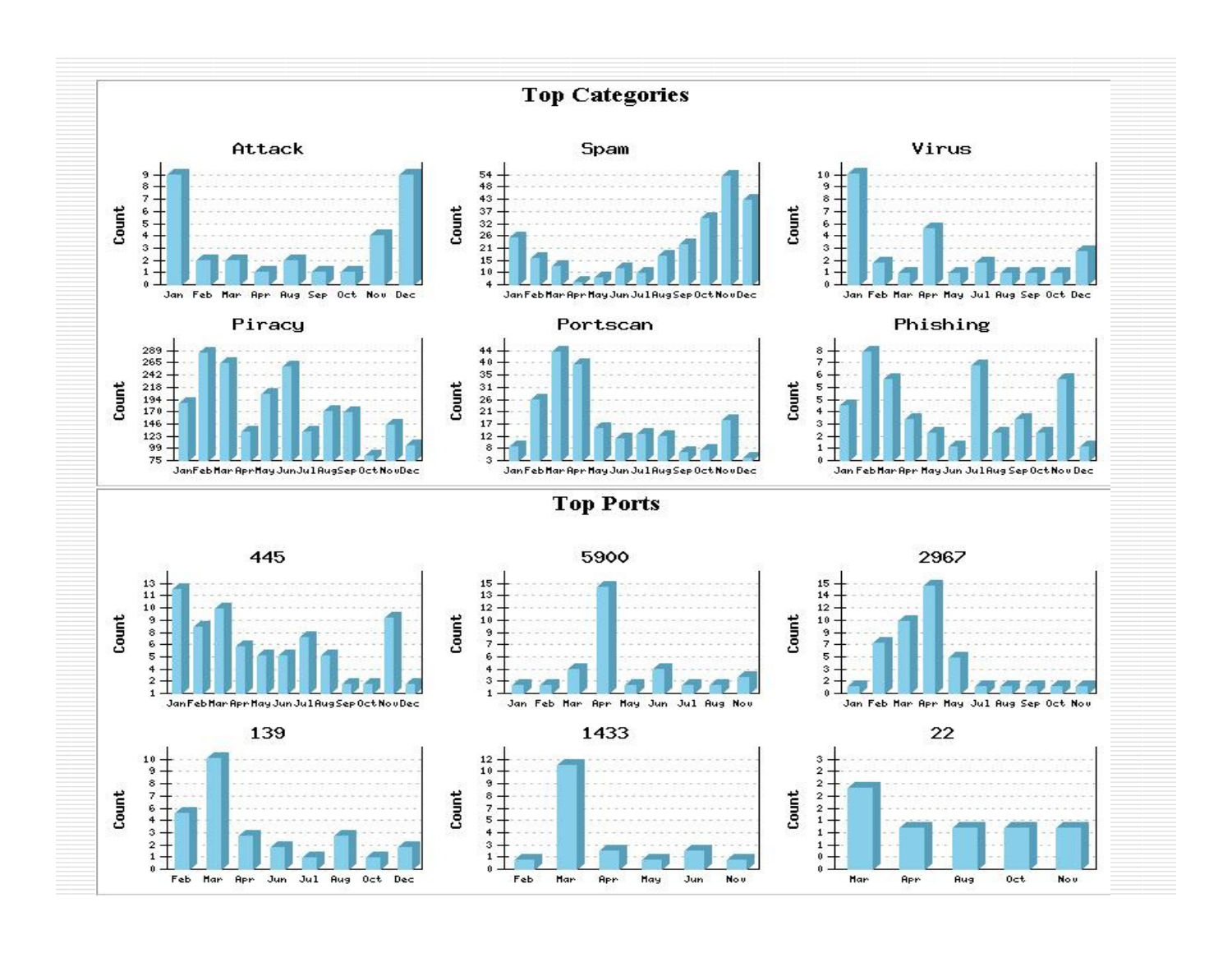### Current projects

# □ Deployment malware sensors on CD □ Baby steps in malware analysis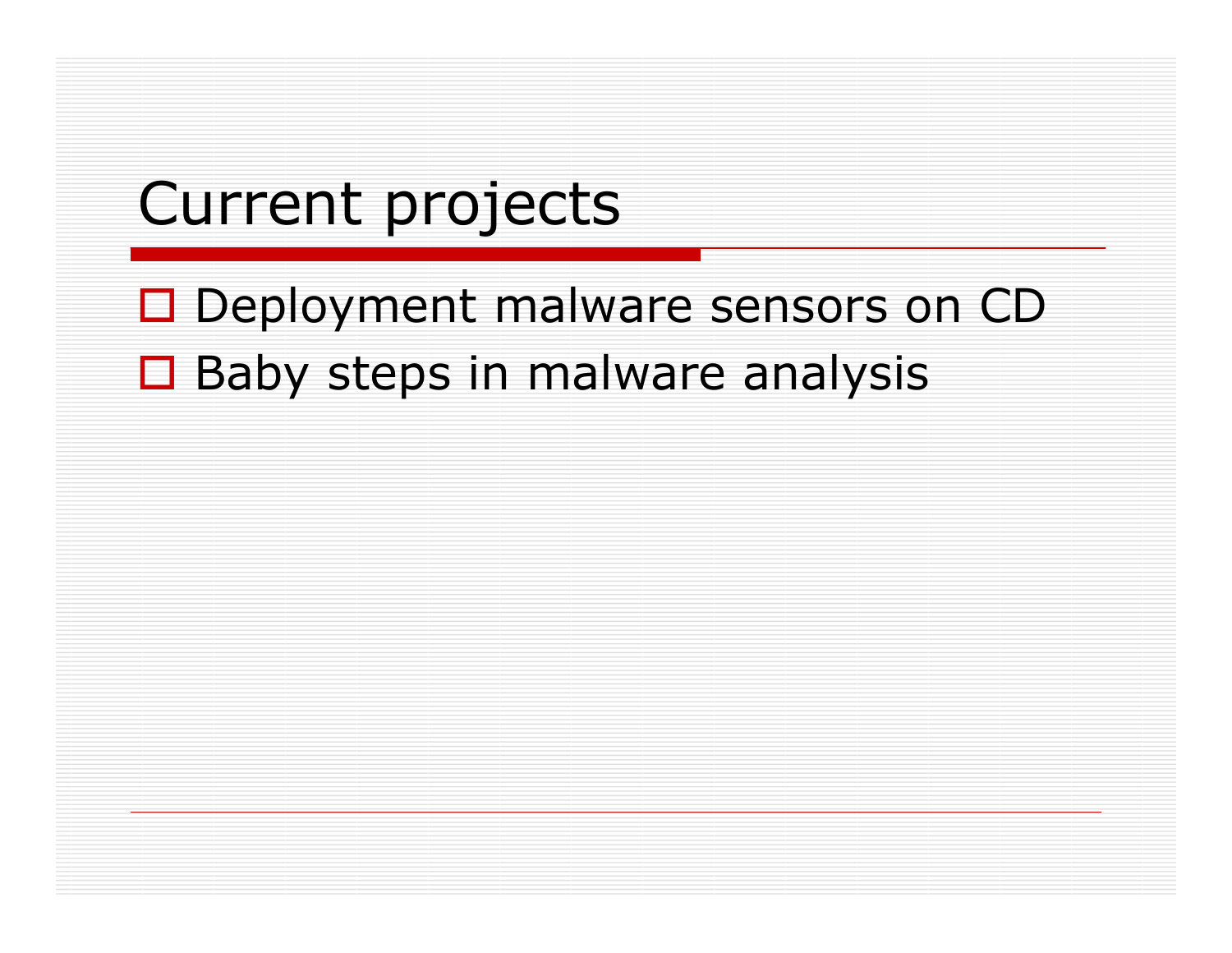#### **Current Activity**



#### **Submitted Files**

| Sensor | Date                        | Time. | Source IP | Binary                                                               | <b>Detection</b> | Detail                                  |
|--------|-----------------------------|-------|-----------|----------------------------------------------------------------------|------------------|-----------------------------------------|
|        |                             |       |           | 12008-01-29 10:50:14 195.246 22 23 43781 d5747a5bd632d0966e061416088 |                  | link: //195 246 246 141: 25492/fTrIPQ== |
|        | 2008-01-29 09:27:04 195.246 |       |           | la3781d5747a5bd632d0966e061416088                                    |                  | link: //195.246.246.141:47981/fTolAw==  |

enter Binary

#### **Search**

enter IP Address

#### **History**

| $ 2008-01-29 $ . | 2007-12-31              | 2007-11-30    | 4 2007-10-31 21            | 2007-09-29 11                             | 2007-08-31   | 2007-07-31 24    | 30 day Malware Activity |
|------------------|-------------------------|---------------|----------------------------|-------------------------------------------|--------------|------------------|-------------------------|
| 2008-01-28       | 2007-12-28              |               | 2007-11-29 5 2007-10-30 14 | 2007-09-28 9                              | 2007-08-30   | 2007-07-30 64    |                         |
| 2008-01-27       | 2007-12-27              | 2007-11-28 11 | 2007-10-29 20              | 2007-09-27                                | 8 2007-08-29 | 2007-07-29       |                         |
|                  | 2008-01-26 2 2007-12-26 |               | 2007-11-27 44 2007-10-28 7 | 2007-09-26 2                              | 2007-08-28   | 2007-07-28 21    |                         |
| 2008-01-25       | 2007-12-25              |               |                            | 2007-11-26 6 2007-10-27 10 2007-09-25 27  | 2007-08-27   | 2007-07-27<br>19 |                         |
| 2008-01-24       | 2007-12-24              |               |                            | 2007-11-25 12 2007-10-26 13 2007-09-24 47 | 2007-08-26   | 2007-07-26<br>18 |                         |
| 2008-01-23       | 2007-12-23              | 2007-11-24    | $ 2007 - 10 - 25 14 $      | 2007-09-23 16                             | 2007-08-25   | 2007-07-25       |                         |
| $ 2008-01-22 8 $ | 2007-12-22              | 2007-11-23    | 6 2007-10-24 18            | 2007-09-22 16                             | 2007-08-24   | 2007-07-24 48    |                         |
| 2008-01-21       | 6 2007-12-21            |               |                            | 2007-11-22 8 2007-10-22 3 2007-09-21 11   | 2007-08-23   | 2007-07-23 21    |                         |
|                  |                         |               |                            |                                           |              |                  |                         |

 $\overline{\phantom{a}}$